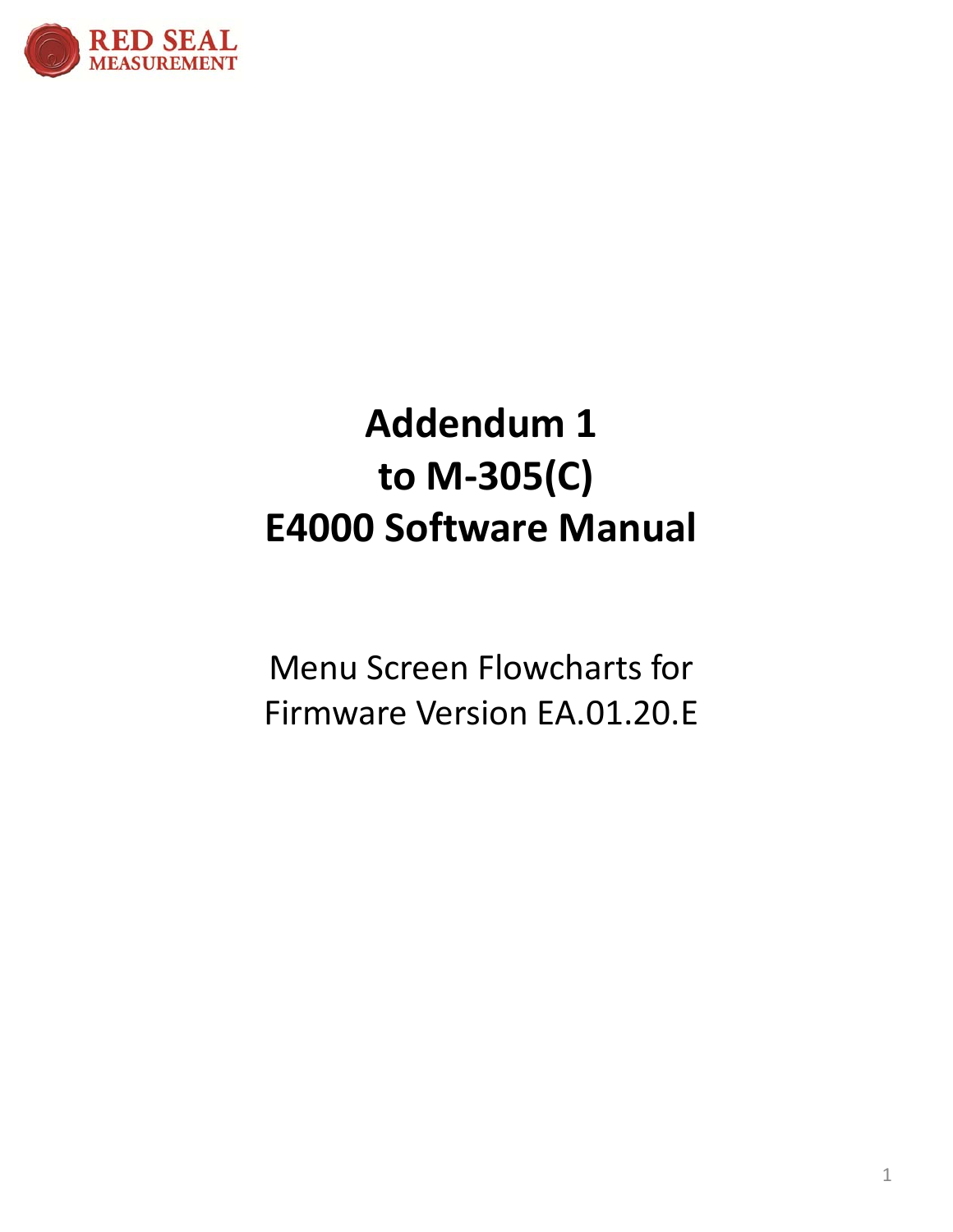

## Route Menu

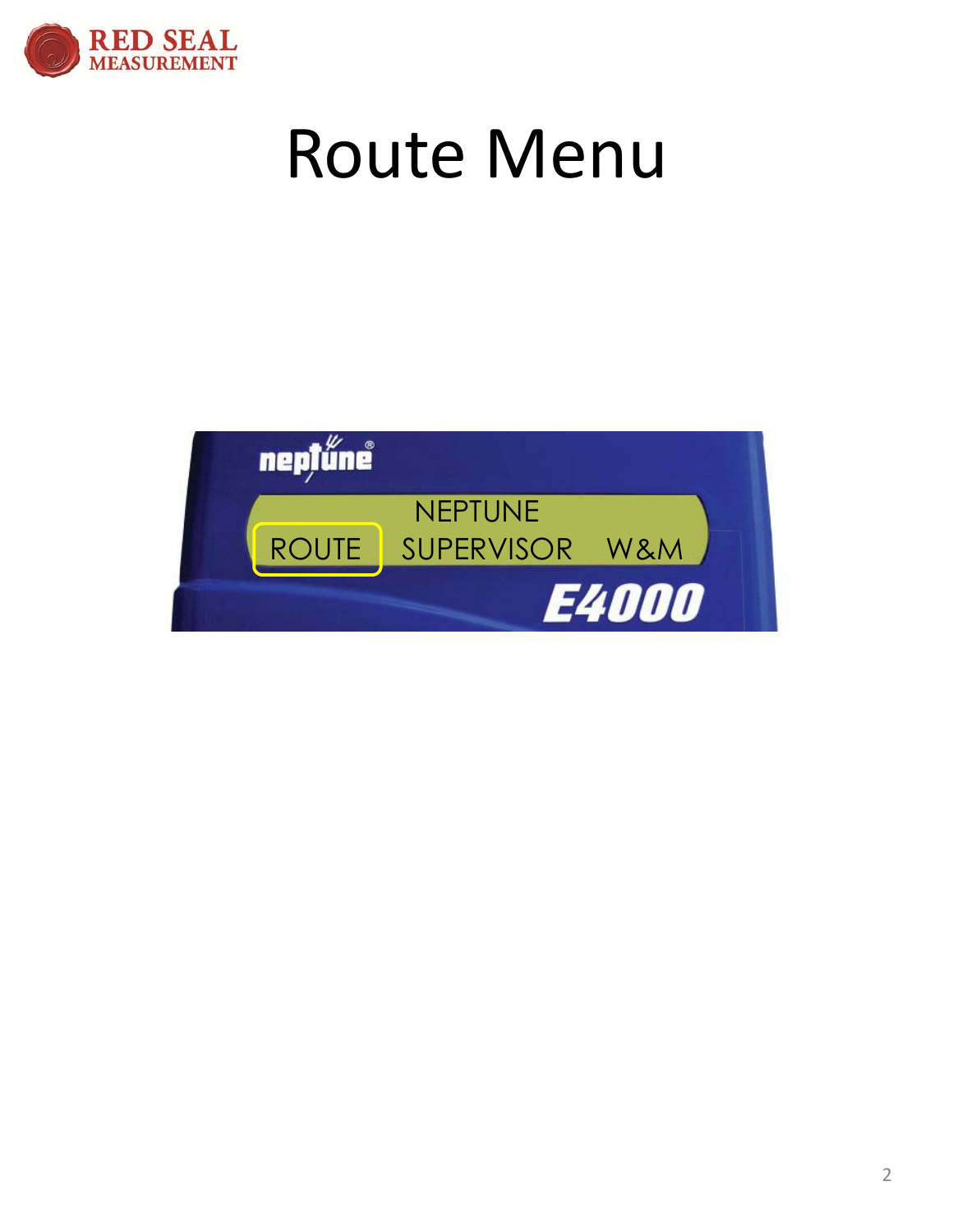

#### Route Menu ‐ Delivery



## **continued on next page**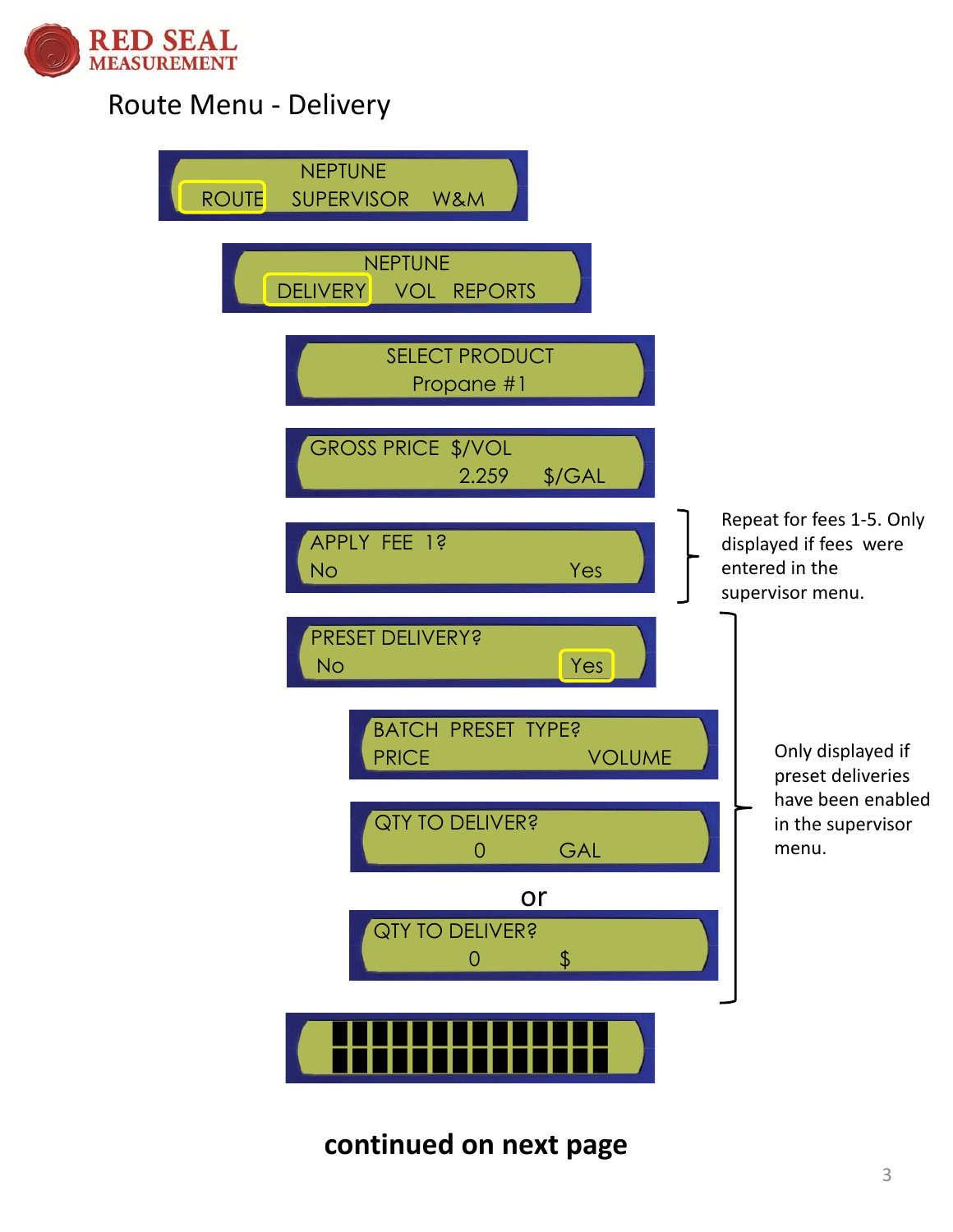

## Route Menu – Delivery (continued)

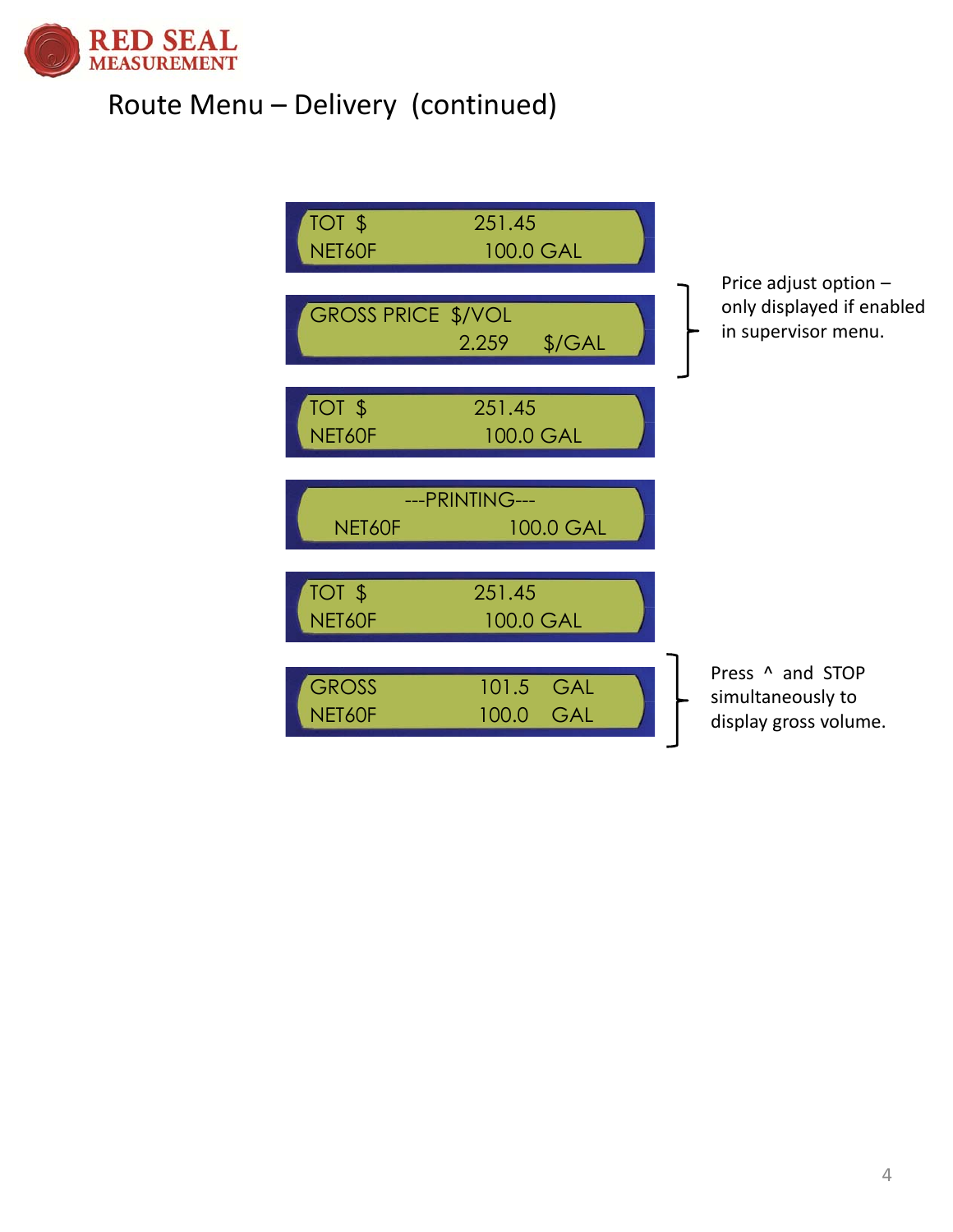

## Route Menu ‐ Vol

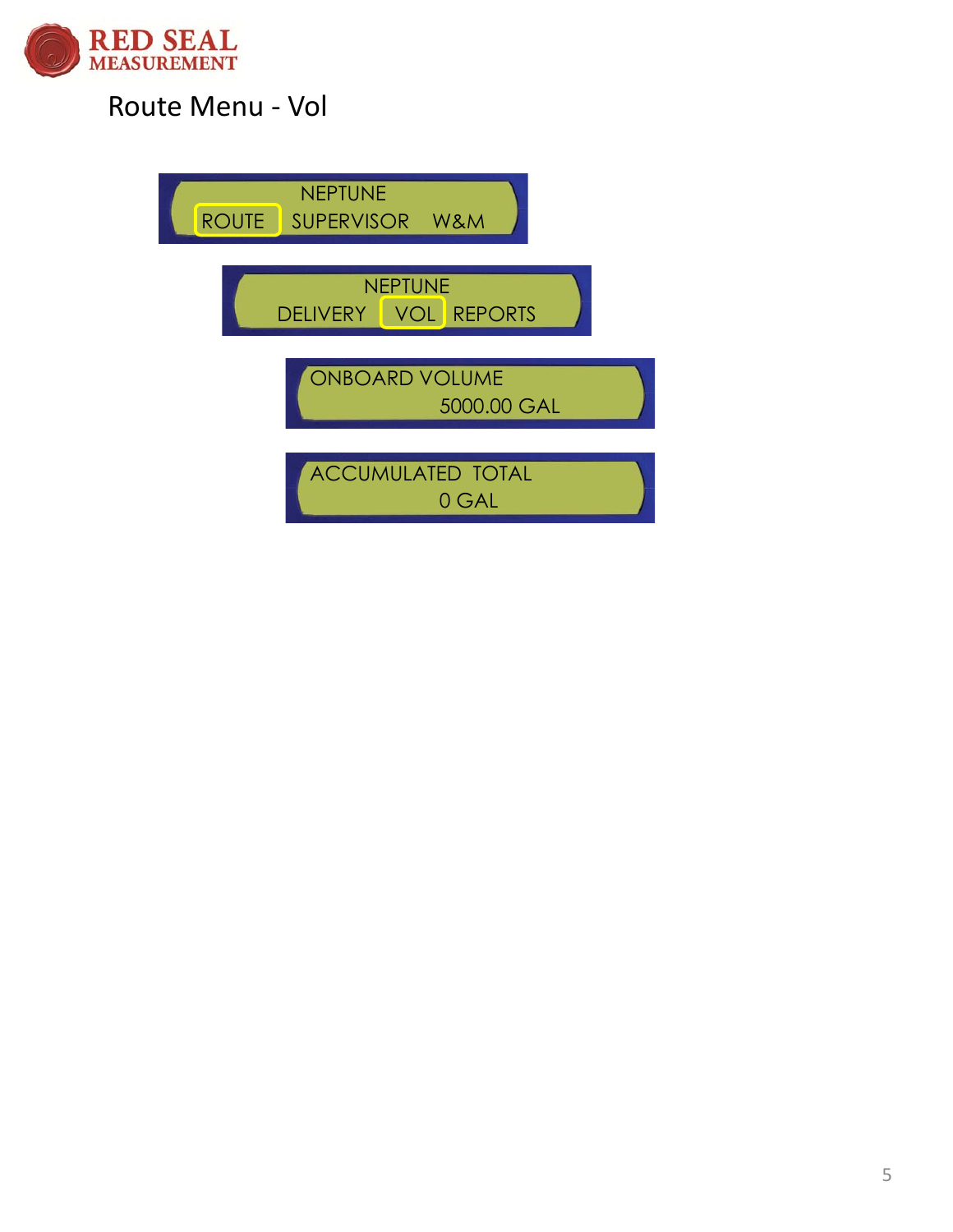

## ROUTE Menu ‐ Reports

| <b>NEPTUNE</b><br>ROUTE SUPERVISOR W&M      |  |
|---------------------------------------------|--|
| <b>NEPTUNE</b><br>DELIVERY VOL REPORTS      |  |
| <b>SHIFT</b><br><b>CALIBRATION</b>          |  |
| <b>PRINT END-OF-SHIFT</b><br><b>REPORT?</b> |  |
| <b>CALIBRATION</b><br><b>SHIFT</b>          |  |
| <b>PRINT CALIB</b><br><b>REPORT?</b>        |  |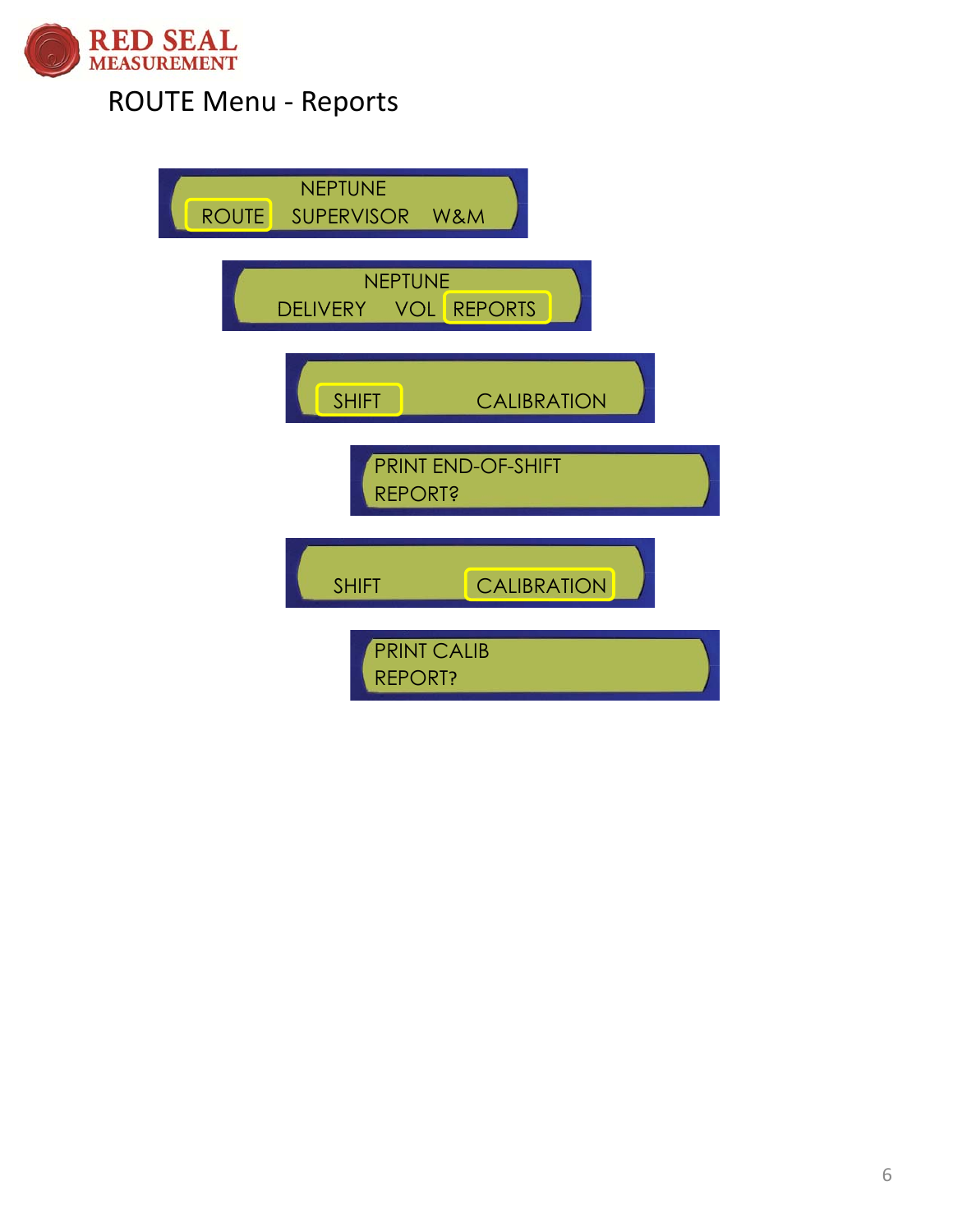

# Supervisor Menu



## Supervisor Menu ‐ Password Entry

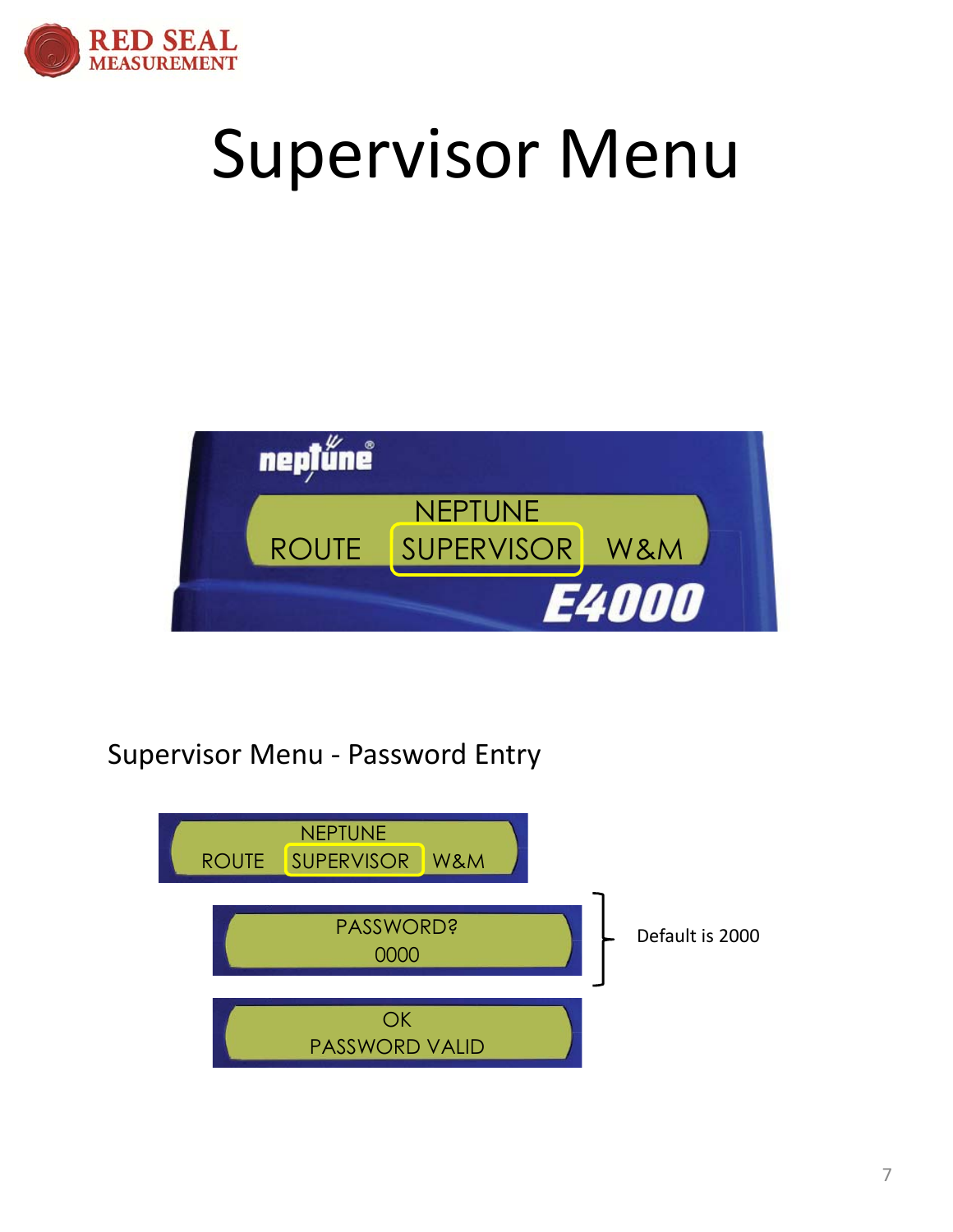

## Supervisor Menu ‐ Product Data ‐ Price

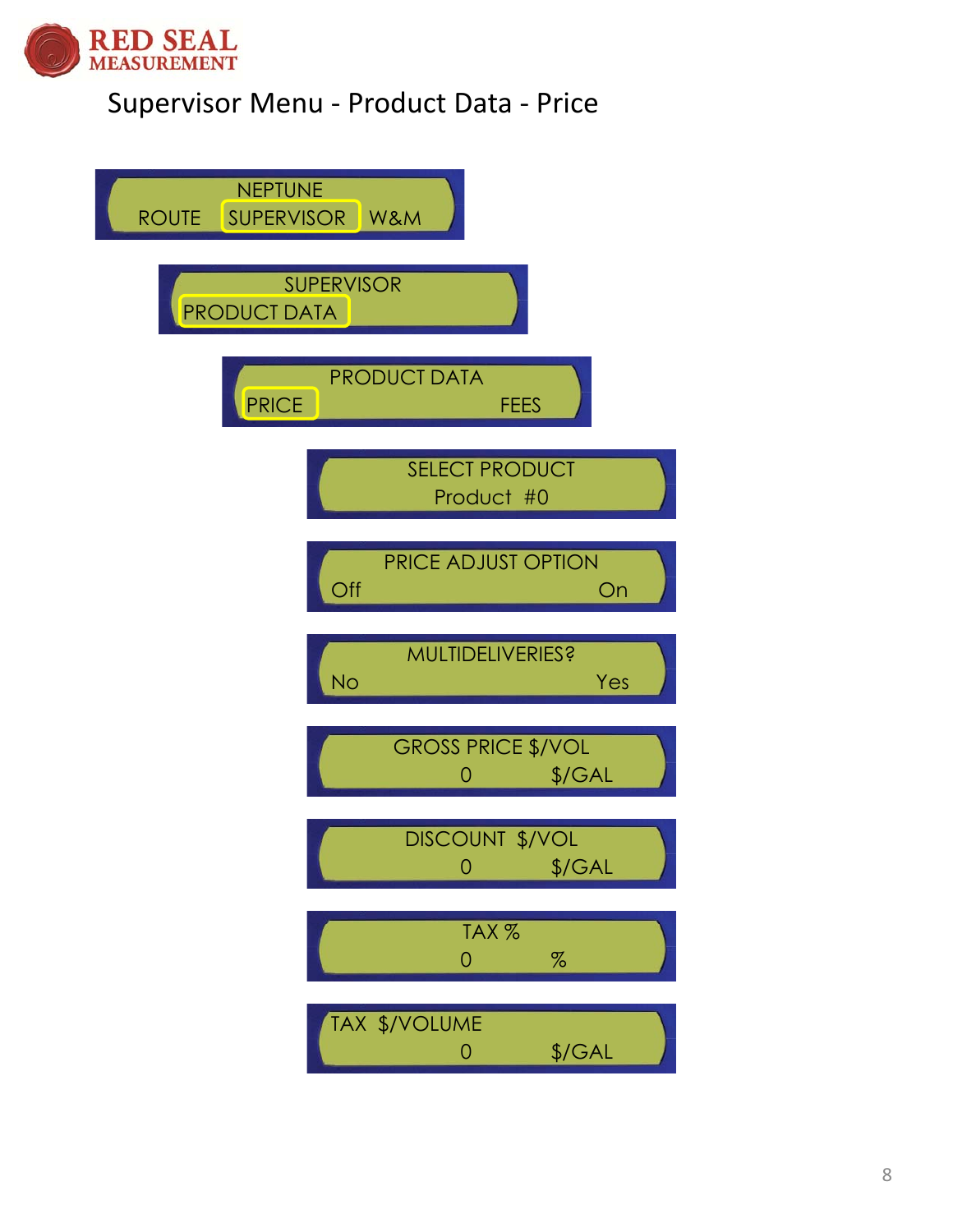

## Supervisor Menu ‐ Product Data ‐ Fees

| <b>NEPTUNE</b><br><b>ROUTE</b><br>SUPERVISOR W&M   |                          |
|----------------------------------------------------|--------------------------|
| <b>SUPERVISOR</b><br><b>PRODUCT DATA</b>           |                          |
| <b>PRODUCT DATA</b><br><b>PRICE</b><br><b>FEES</b> |                          |
| SELECT FEE<br>FEE <sup></sup><br>$\Box$            |                          |
| ENTER FEE NAME<br>FEE <sub>1</sub>                 |                          |
| ROUTE MENU DEFAULT?<br><b>No</b><br>Yes            | Repeats for<br>fees 1-5. |
| ENTER FEE AMOUNT<br>\$<br>0                        |                          |
| <b>TAXABLE?</b><br>Yes<br><b>No</b>                |                          |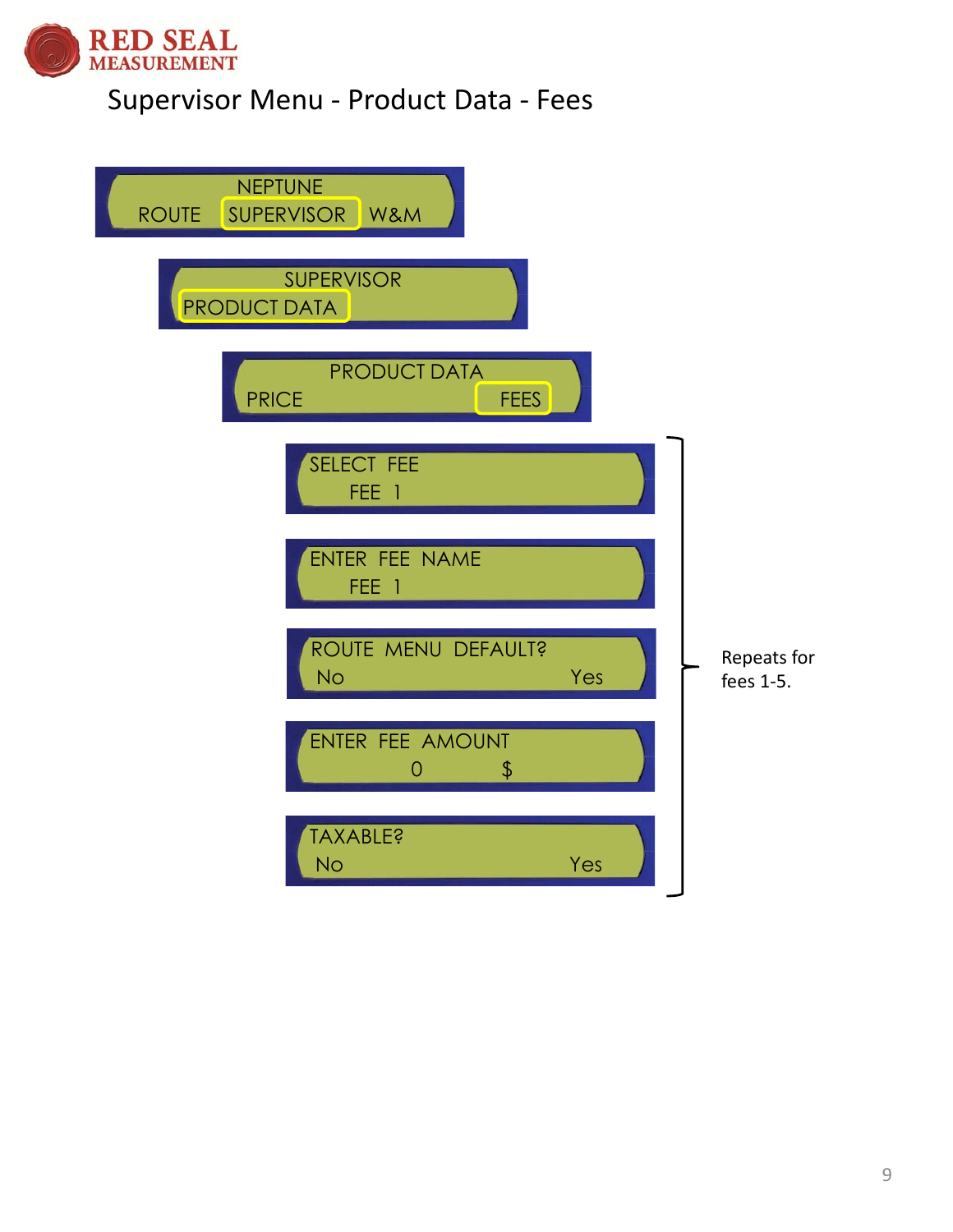

## Supervisor Menu – Time/Date

| <b>NEPTUNE</b><br><b>W&amp;M</b><br><b>SUPERVISOR</b><br><b>ROUTE</b> |             |
|-----------------------------------------------------------------------|-------------|
| <b>SUPERVISOR</b><br><b>TIME/DATE</b>                                 |             |
| <b>TIME/DATE</b><br>Time<br>Date                                      |             |
| <b>TIME FORMAT</b><br>24HR                                            | <b>12HR</b> |
| <b>SELECT CLOCK AM/PM</b><br><b>AM</b>                                | <b>PM</b>   |
| TIME OF DAY HH:MM:SS                                                  | 10:30:33pm  |
| <b>SUPERVISOR</b><br><b>TIME/DATE</b>                                 |             |
| <b>TIME/DATE</b><br>ſſ<br>Time<br>Date                                |             |
| <b>DATE FORMAT</b><br>MM/DD/YY                                        | DD/MM/YY    |
| DATE MM/DD/YYYY<br>03/04/2013                                         |             |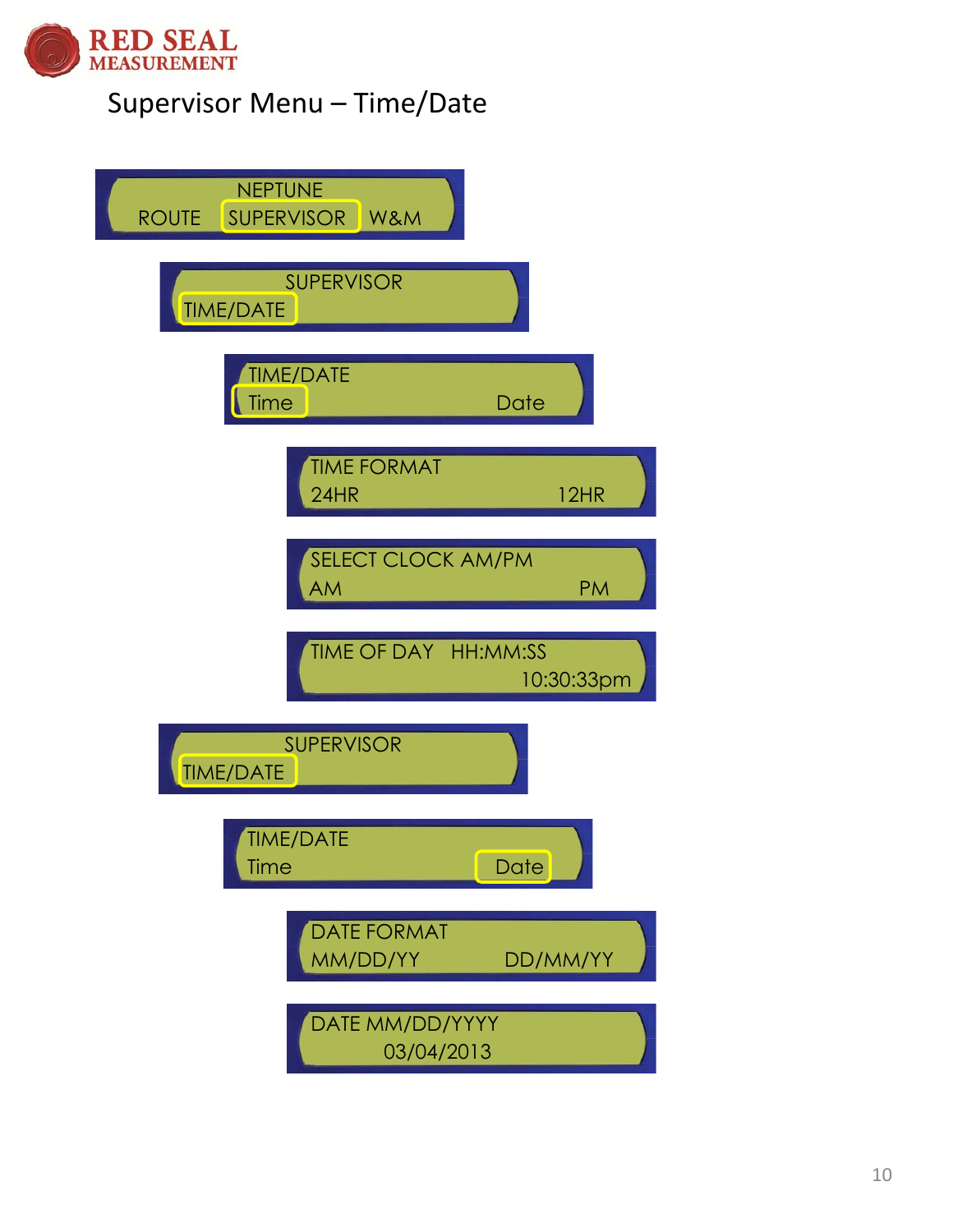

## Supervisor Menu ‐ Batch

| <b>NEPTUNE</b><br><b>ROUTE</b><br><b>SUPERVISOR</b><br>W&M      |                                        |
|-----------------------------------------------------------------|----------------------------------------|
| <b>SUPERVISOR</b><br><b>BATCH</b>                               |                                        |
| <b>BATCH</b><br><b>NONE</b><br><b>NON-PRST</b><br><b>PRESET</b> |                                        |
| MAXIMUM BATCH PRESET<br>1000<br>GAL                             |                                        |
| <b>BATCH OVERRUN COMP</b><br>Off<br>On                          | Only displayed if<br>preset is chosen. |
| <b>BATCH PREWARN</b><br>GAL<br>0                                |                                        |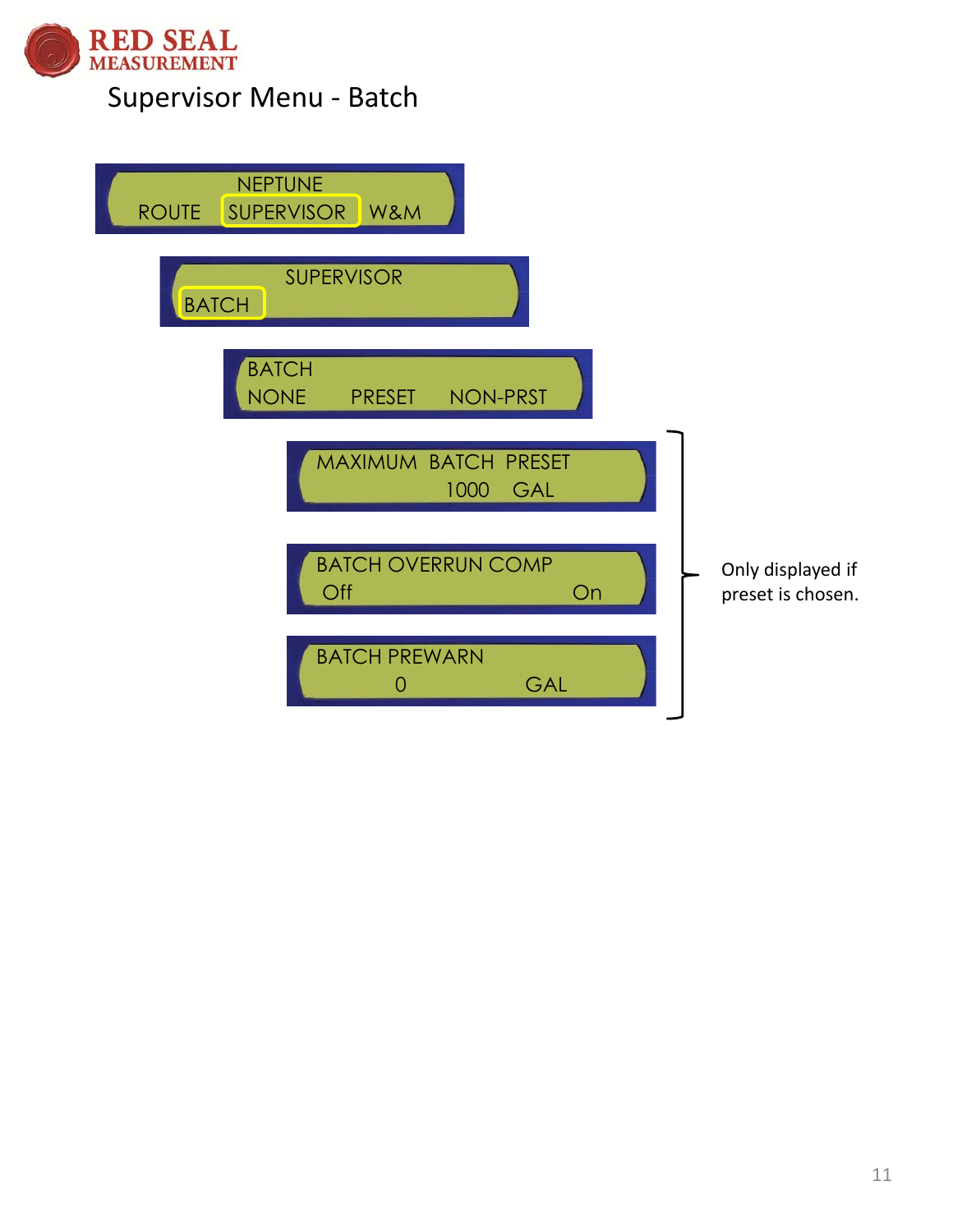

## Supervisor Menu ‐ Com Ports ‐ Printer

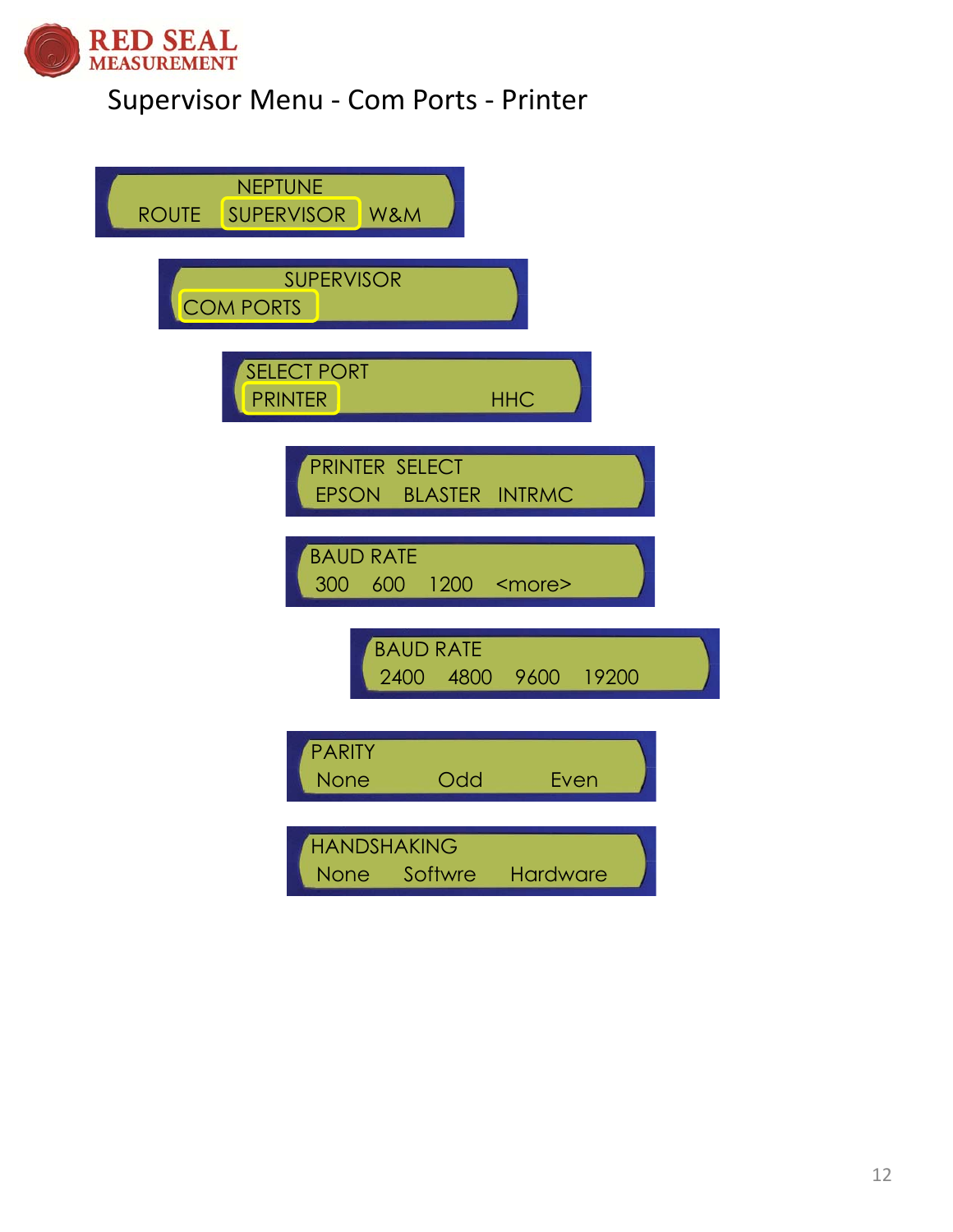

## Supervisor Menu ‐ Com Ports ‐ HHC

| <b>NEPTUNE</b><br>SUPERVISOR W&M<br><b>ROUTE</b>        |  |
|---------------------------------------------------------|--|
| <b>SUPERVISOR</b><br><b>COM PORTS</b>                   |  |
| <b>SELECT PORT</b><br><b>HHC</b><br><b>PRINTER</b>      |  |
| <b>BAUD RATE</b><br>1200<br>300<br>600<br><more></more> |  |
| <b>BAUD RATE</b><br>2400<br>4800 9600<br>19200          |  |
| <b>PARITY</b><br>Odd<br><b>None</b><br>Even             |  |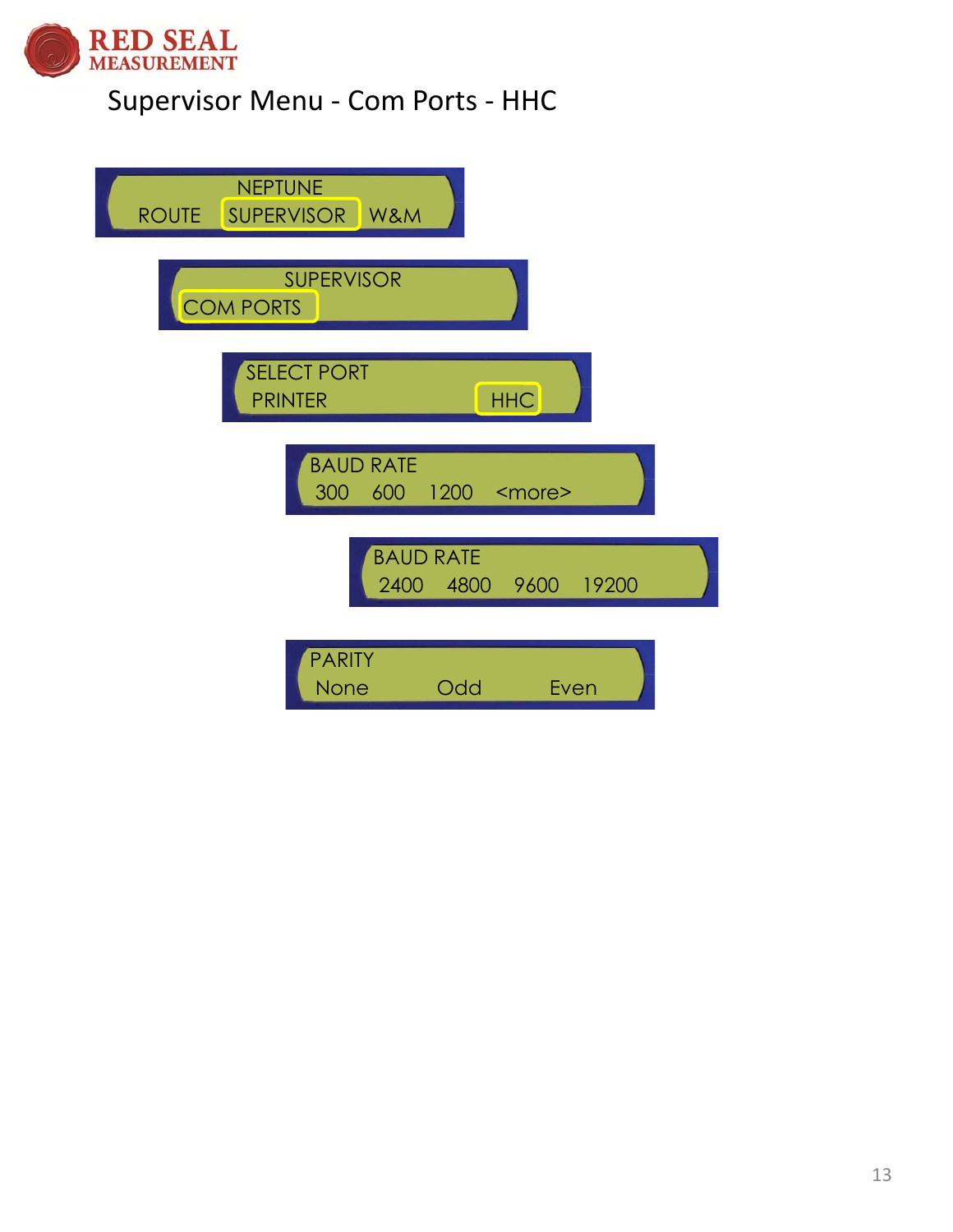

## Supervisor Menu ‐ Misc

| <b>NEPTUNE</b><br>SUPERVISOR W&M<br><b>ROUTE</b> |
|--------------------------------------------------|
| <b>SUPERVISOR</b><br>MISC                        |
| NEXT TICKET NUMBER<br>1                          |
| SUPERVISOR PASSWORD<br>2000                      |
| <b>TRUCK NUMBER</b><br>0000000                   |
| PRINT 0.0 VOLUME?<br><b>No</b><br>Yes            |
| NETWORK DEVICE ID                                |
| AUTHORIZE DELIVERY?<br><b>No</b><br>Yes          |
| <b>OUTPUT PULSE?</b><br>Off<br>On                |
| PRINT AVG. TEMP?<br><b>No</b><br>Yes             |
| PRINT ACCUMUL TOTAL?<br><b>No</b><br>Yes         |
| AUTO PRINT DLY TIME<br>180sec                    |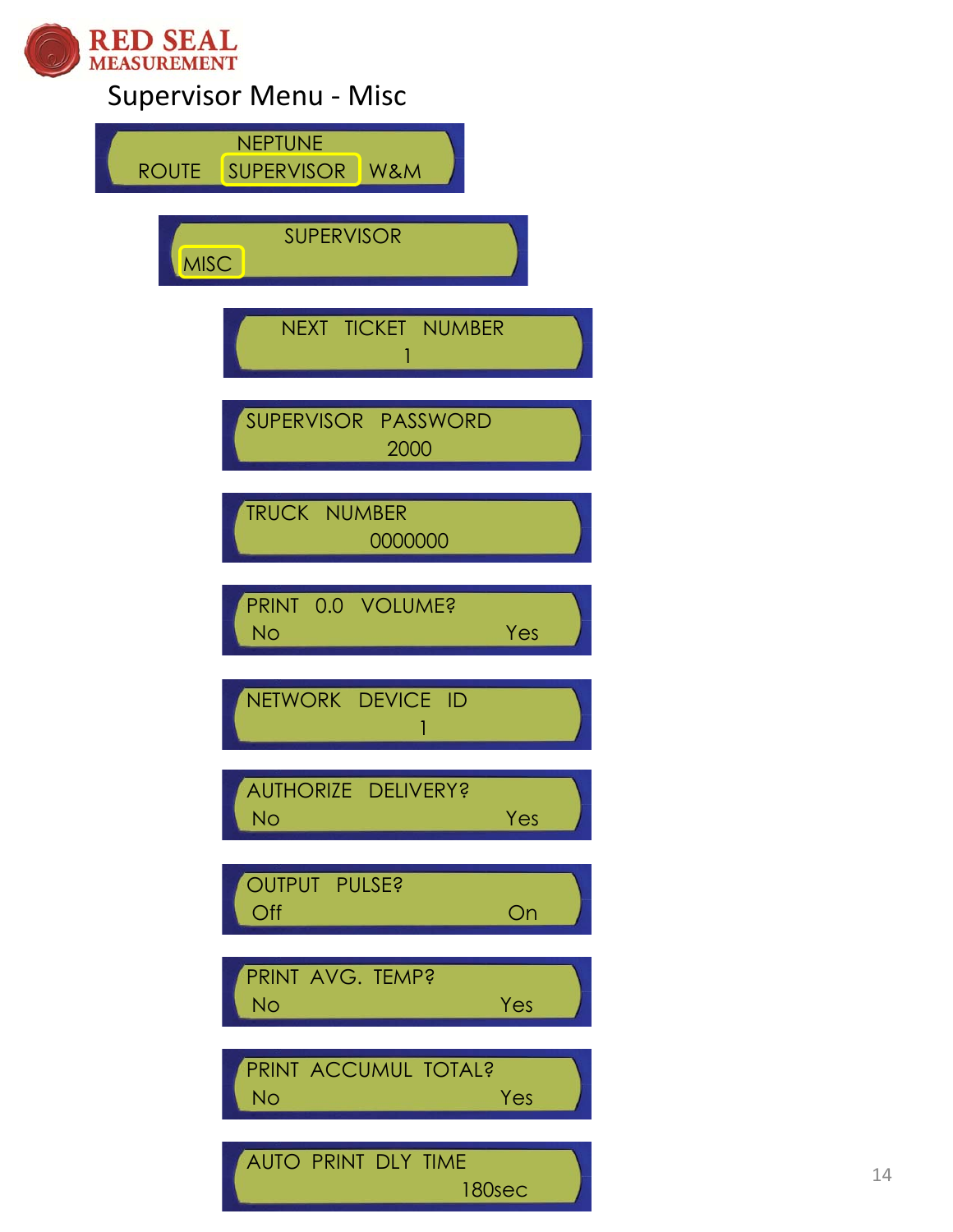

# W&M Menus

|                                     | nepjűne                      |                                    |                       |  |
|-------------------------------------|------------------------------|------------------------------------|-----------------------|--|
|                                     |                              | <b>NEPTUNE</b><br>ROUTE SUPERVISOR | W&M                   |  |
|                                     |                              |                                    | <b>E4000</b>          |  |
|                                     |                              |                                    |                       |  |
|                                     | <b>START</b><br><b>ENTER</b> | $\land$<br>>                       | <b>STOP</b><br>CANCEL |  |
|                                     |                              |                                    |                       |  |
| <b>Calibration</b><br><b>Switch</b> |                              | > Button                           |                       |  |

Starting from the root menu, remove the seal screw from the left side of the register and depress the internal calibration switch using a paper clip or small Allen key (3/32" is ideal).

Simultaneously press the **[>]** button to access the **W&M** mode. When **W&M** is flashing, press **START/ENTER** to continue.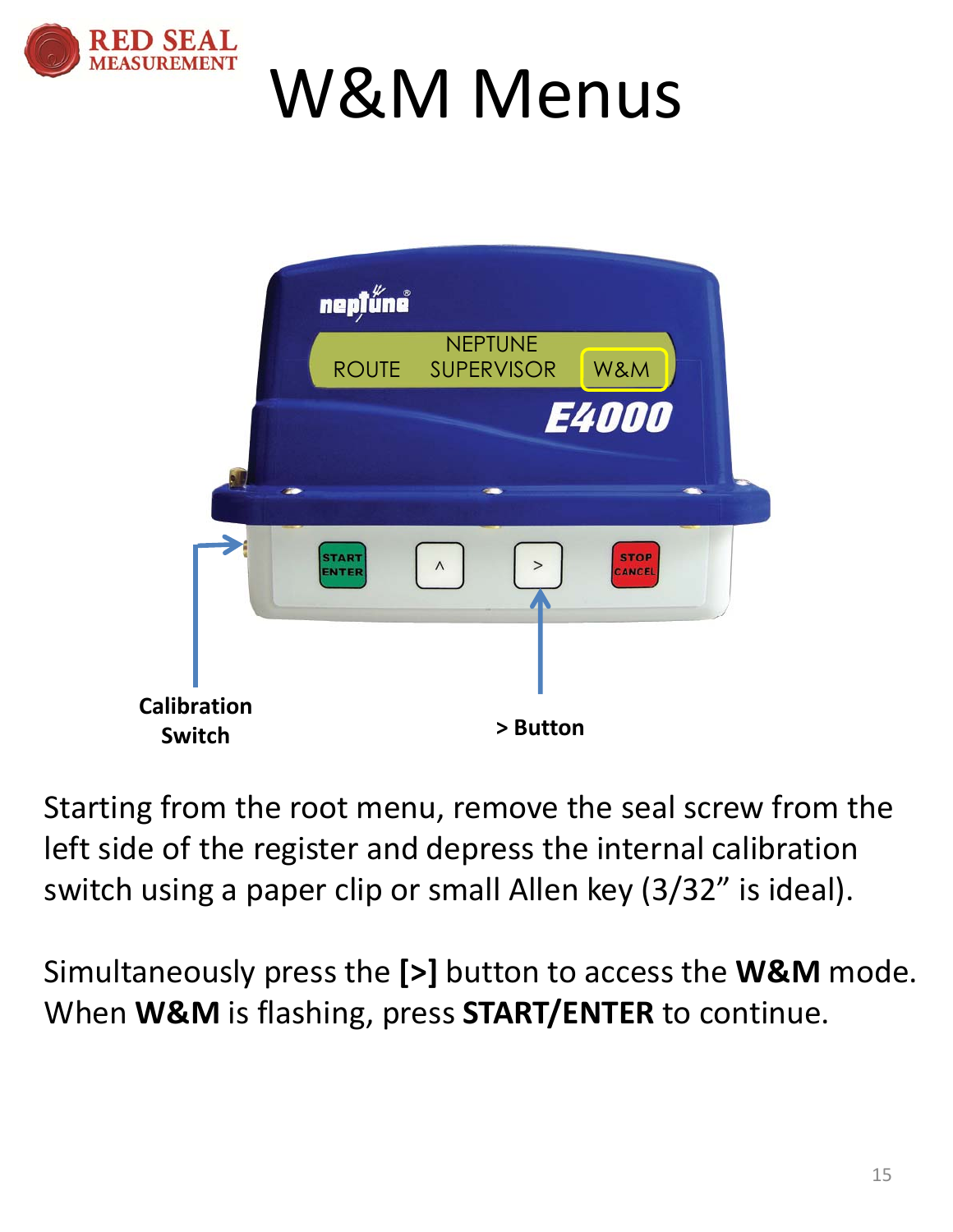

## Weights and Measures Menu ‐ Volume

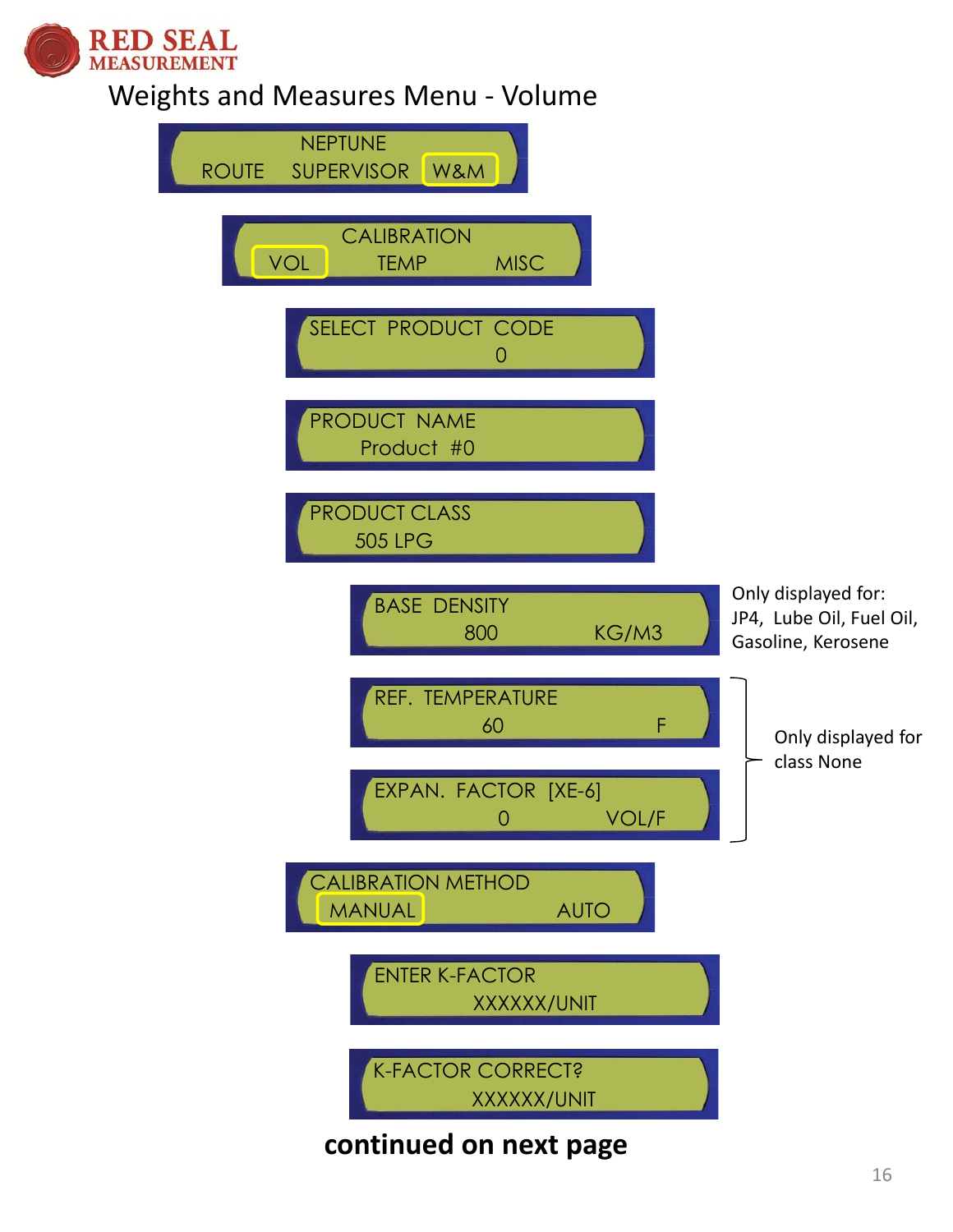

## Weights and Measures Menu – Volume (continued)

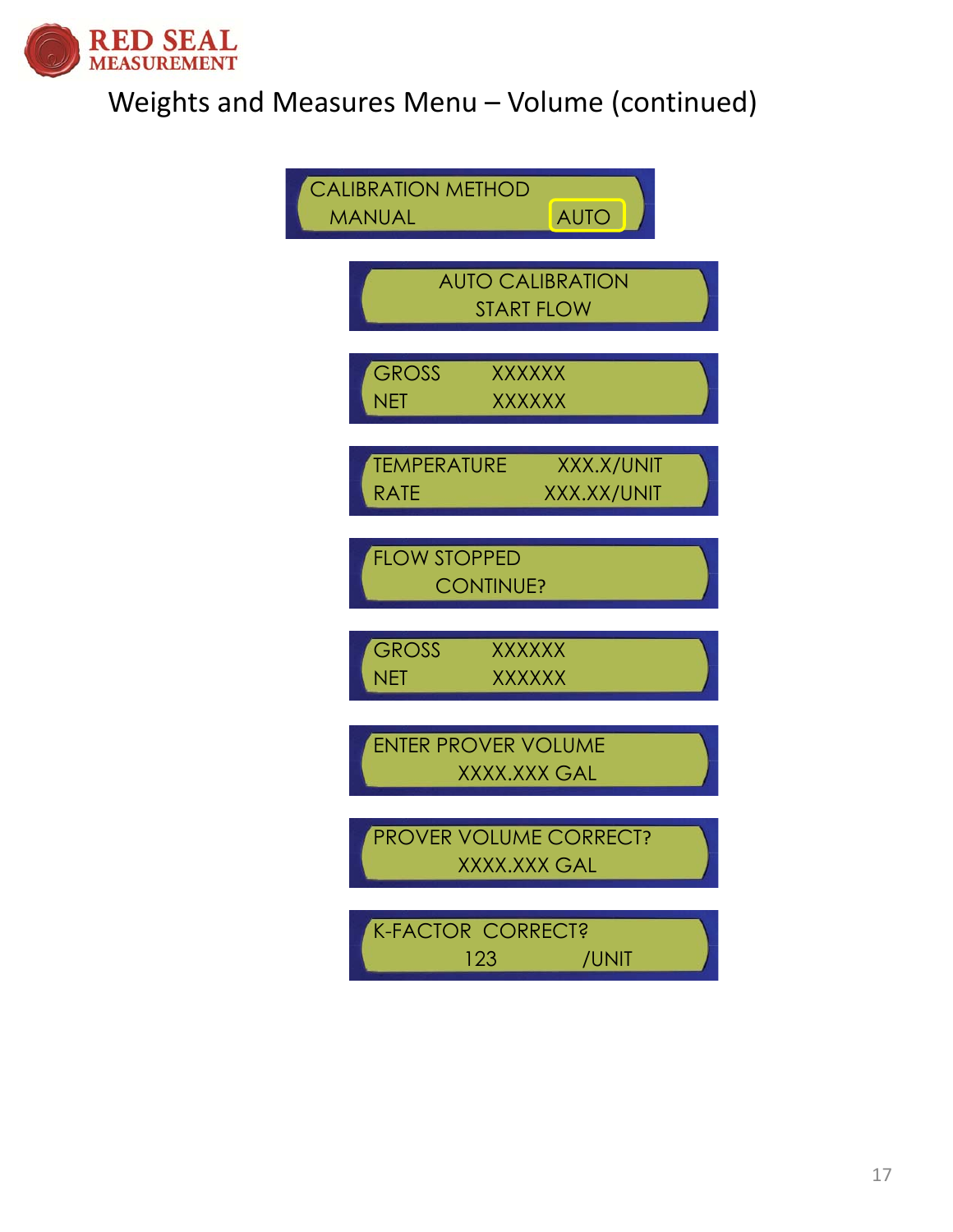

## Weights and Measures Menu - Temp

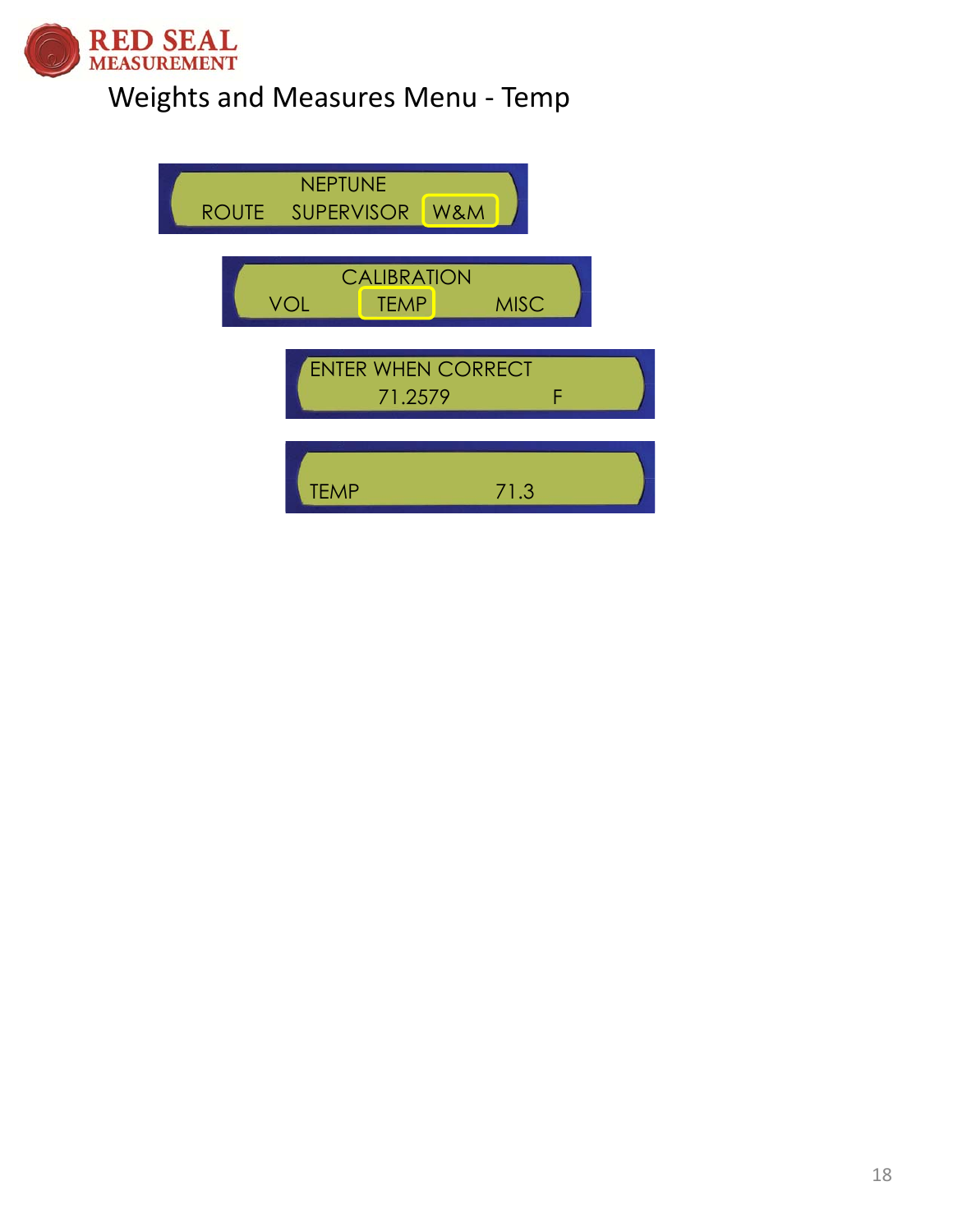

## Weights and Measures Menu ‐ Misc

| <b>NEPTUNE</b><br>ROUTE SUPERVISOR W&M                         |  |
|----------------------------------------------------------------|--|
| <b>CALIBRATION</b><br><b>MISC</b><br><b>VOL</b><br><b>TEMP</b> |  |
| METER SN<br>000000                                             |  |
| <b>REGISTER SN</b><br>000000                                   |  |
| UNITS VOLUME<br><b>LITERS</b><br><b>GALLONS</b>                |  |
| TEMPERATURE SCALE<br>$Deg_C$<br>Deg._F                         |  |
| <b>VOLUME RESOLUTION</b><br>0.001<br>0.1<br>0.01               |  |
| PULSE TYPE<br><b>SINGLE</b><br><b>QUAD</b><br><b>DUAL</b>      |  |
| PRINTER STATUS CHECK<br>Off<br>On                              |  |
| RTD ACTIVE?<br><b>No</b><br>Yes                                |  |